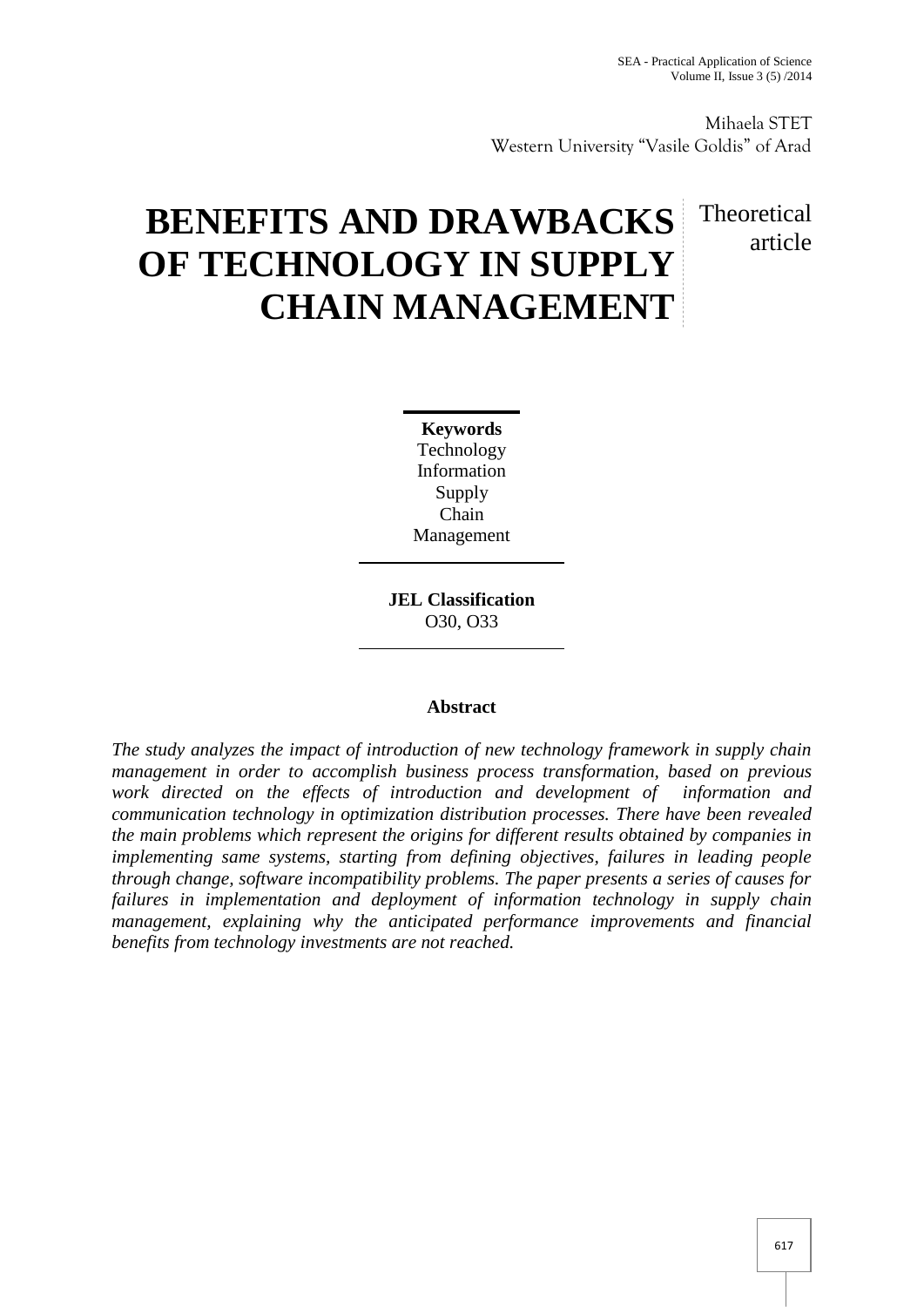#### **1. Introduction**

Expansion of the globalization and the developments in communication strategies have significantly changed the design of logistics channels. Besides the modification of the structures and their physical configuration, it is required a redesign of the information flows.

Information, the circulation and the control of it, plays an essential role, providing added value to the entire logistical channel when it is properly managed, but also in case of failures, that can lead to significant losses.

A proper management of information flows leads to a better coordination of material flows with positive impact on sales revenues and major influences in reducing total logistics costs.

#### **2. Benefits of technology in supply chain management**

Maintaining product quality on the whole supply chain is one of the main objectives of the actors involved in developing material flows.

If in the case of the different types of general products, this poses no particular problems, for example, in the case perishable foods it is necessary to monitor the environmental conditions, like temperature and humidity, during the transport and storage periods. The introduction of automatic monitoring of these features allows obtaining information in real time, any deviation from normal values can be fixed in a short time.

Use of Electronic Data Interchange enabled file exchange between participants, but does not allow control and does not provide visibility on all activities in the logistics channel.

Customer Relationship Management (CRM) offer the possibility to identify the most profitable customers and monitoring their behavior. The current trend is to adopt collaborative CRM systems in order to involve all business partners in collaborative customer services.

Warehouse management systems automatically or semi-automatically manage the allocation of storage spaces, creating picking lists, assortment of ordered goods and handling products in warehouses. Handling is done through automated guided vehicles (AGVs), automated storage and retrieval systems (AS / RS), sorting systems, conveyors and other devices.

A warehouse management system is required also to provide warnings on products with expired warranty period. In current conditions, managing inventory manually is inefficient and generates errors.

A number of mathematical models can be associated and used in the simulation of configuration of warehouses.

The newest and most frequently adopted technologies in warehousing are:

warehouse management systems;

- voice picking;
- warehouse automation systems;
- mobile devices;
- **•** computerized devices;
- handheld devices:
- RFID.

The most important advantages of the use of mobile solutions are:

- invoice the customer immediately;
- real-time proof of delivery;<br>monitor the temperature
- monitor the temperature of refrigerated goods.

Using bar-coding allows identification and traceability of products, allowing simplification of processes in logistics channel. For example, in combination with a warehouse management system it enables the fluidization of picking activities in order to compose the expeditions. At the sales points it provides information on the quantities of different types of inventories of products and on the level of value of sales.

But, barcodes do not offer the possibility of identification the time and place of good production or about moment of product expiration. These shortcomings are removed allowing RFID technology via radio frequency signals to read information about the product during the way from manufacturing to final sale.

Using RFID tags enable automatic obtaining information about the goods stored or transported without physical contact, even in conditions when there are objects between the reader and tags.

Also, RFID readers allow simultaneous reading of multiple tags even during movement. RFID systems use large capacity data storage and high speed operation. RFID tags also allow reprogramming and updated information storage.

In addition to tracking goods, RFID tags can be used to prevent counterfeit, as well as:

- Fast identification of products;
- Handling products only once in order to form expeditions;
- Elimination of selecting products for shipping orders;
- Reducing the duration of identifying the stored inventories;
- Optimization movements in warehouses:

An integrated system as the Enterprise Resource Planning ERP system offers the advantage of an overview of the entire logistic channel, the existence of a common database collected across the supply chain.

ERP systems, by their ability to integrate the functions of production, logistics, sales, human resources, accounting and finance, offers premises for a performance management across the organization. For example, in the logistics field, ERP streamlines procurement, order management, planning of logistics activities.

Facilitating the real time access to the data from the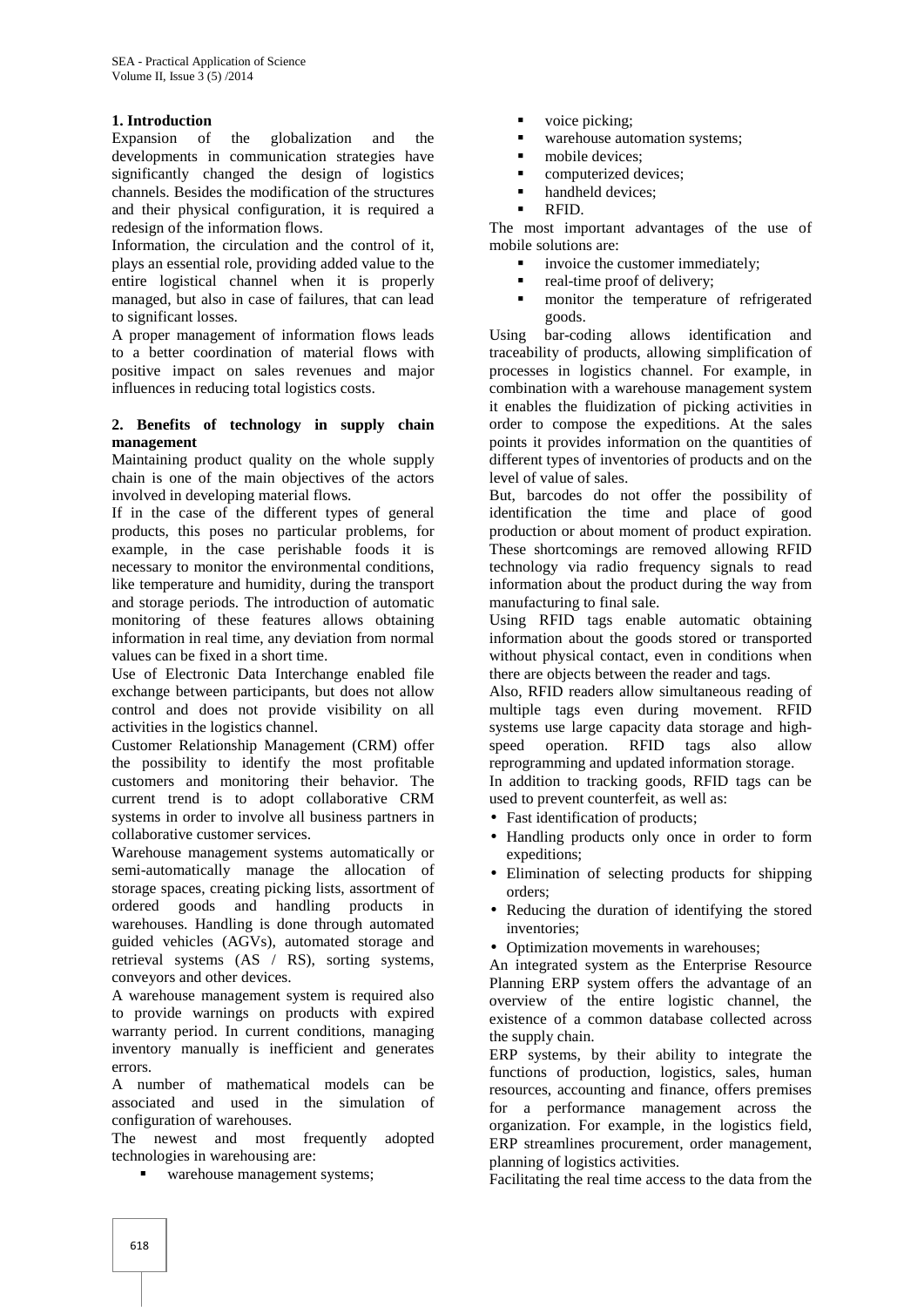entire channel allows the fluidization of logistics processes and optimization of distribution networks. The condition is, however, that such a system to be properly implemented, given the demands of enterprise and employees.

There are on the market numerous software packages specific for supply chain, but it is necessary that they can be integrated with already existing programs.

Transport management systems allow real-time communication and getting monitoring of order at any time, based on GPS/telematics and cellular devices. In the event of any disruptive event it can accomplish the rerouting delivery vehicles.

Use of mobile devices is favored by lowering their cost of acquisition. Equipment for fluidization of freight transport used in recent years are equipments for:

- **IDED** location and event reporting;
- route progress tracking;
- fleet telematics solutions: in-cab displays, on-board computers, and satellite communications.
- dispatching;
- **information capture and retrieval.**

Decision Support Systems (DSS), interactive software-based systems assist in decision making can be used in logistics activities.

E-commerce, integrating functions of data and funds transfer allow the remove of geographical barriers between suppliers and customers. Expansion the use of the Internet has provided opportunities for electronic trading.

Numerous studies show that increases IT efficiency using Supply Chain Management SCM [Power and Sohal, 2002; Supply Chain Council, 2002; Min & Galle, 2001; McAfee, 2002].

Use of IT in SCM offers a number of benefits:

- Reduce inventory levels;
- Faster and with high accuracy order processing;
- Lower transaction costs streamlining logistics flows;
- Improving customer service;
- Reduce costs due to human error;
- Improving data accuracy;
- Increasing visibility of assets

Increasingly more applications use the cloud technology. It can be integrated with existing systems in order to increase efficiency.

Cloud technology allows data to be updated and shared across the supply chain through a collaborative platform. Use of cloud computing offers a number of advantages, such as lower costs for commoditization of resources, possibility to externalize of maintenance, payment only what it is uses and removal the infrastructure costs. It offers also the advantage that it can be implemented very quickly, requires no investment from the participants and costs for maintenance and update, being limited to the costs of a monthly subscription to access these services.

More, widespread use of the Internet brings many benefits in logistics channel:

- reduce costs and increase efficiency by automating processes;
- expansion of sales areas;
- providing new possibilities for communication.

#### **3. Drawbacks and failures in the implementation of new technologies in logistics channels**

There are studies that contest the positive effects of a CRM, because it did not produce the expected effects, in some cases even causing damage of long-term customer relationships. Failure of implementing of such a system may be caused by insufficient knowledge of it.

On the other hand, costs and risks of system implementation and integration with existing programs in an economic entity are high.

Encountered problems in the functionality of SCM systems are:

- Inaccurate data from other enterprise systems;
- Lack of good collaboration between company departments;
- Malfunction collaboration with suppliers, customers or distributors;
- Difficult to implement software tools:
- Oldfashioned business judgement.

An example of failure is Hershey Foods, which in 1999 has encountered problems in implementing a new order management, supply chain planning, and CRM system, which led to the loss of higher orders worth \$ 150 million [SupplyChainDiggest, 2006].

Also, WebVan, an online grocer, in 2001 made significant investments in automated warehouses, but these have proved not to be justified by demand for products.

In a study conducted in 2001 (Robbins-Gioia Survey) reveals that 51% of companies that have implemented an ERP solution have not achieved the desired result [www.it-cortex.com].

Implementing an Enterprise Resource Planning ERP system can take several years and require constant updates and maintenance. Moreover, costs can raise to tens of millions of dollars [Mabert, 2000], which excludes for many companies the possibility of accessing such integrated systems.

The rate of successful implementation of such a system is still quite low, namely only about 33% [Zhang, 2003].

Failures could be determined by multiple causes:

- Differences between existing systems and new systems;

- Insufficient staff training or lack of motivation or understanding of the new systems;

Particularities of channel and logistic requirements of different participants in the logistic channel;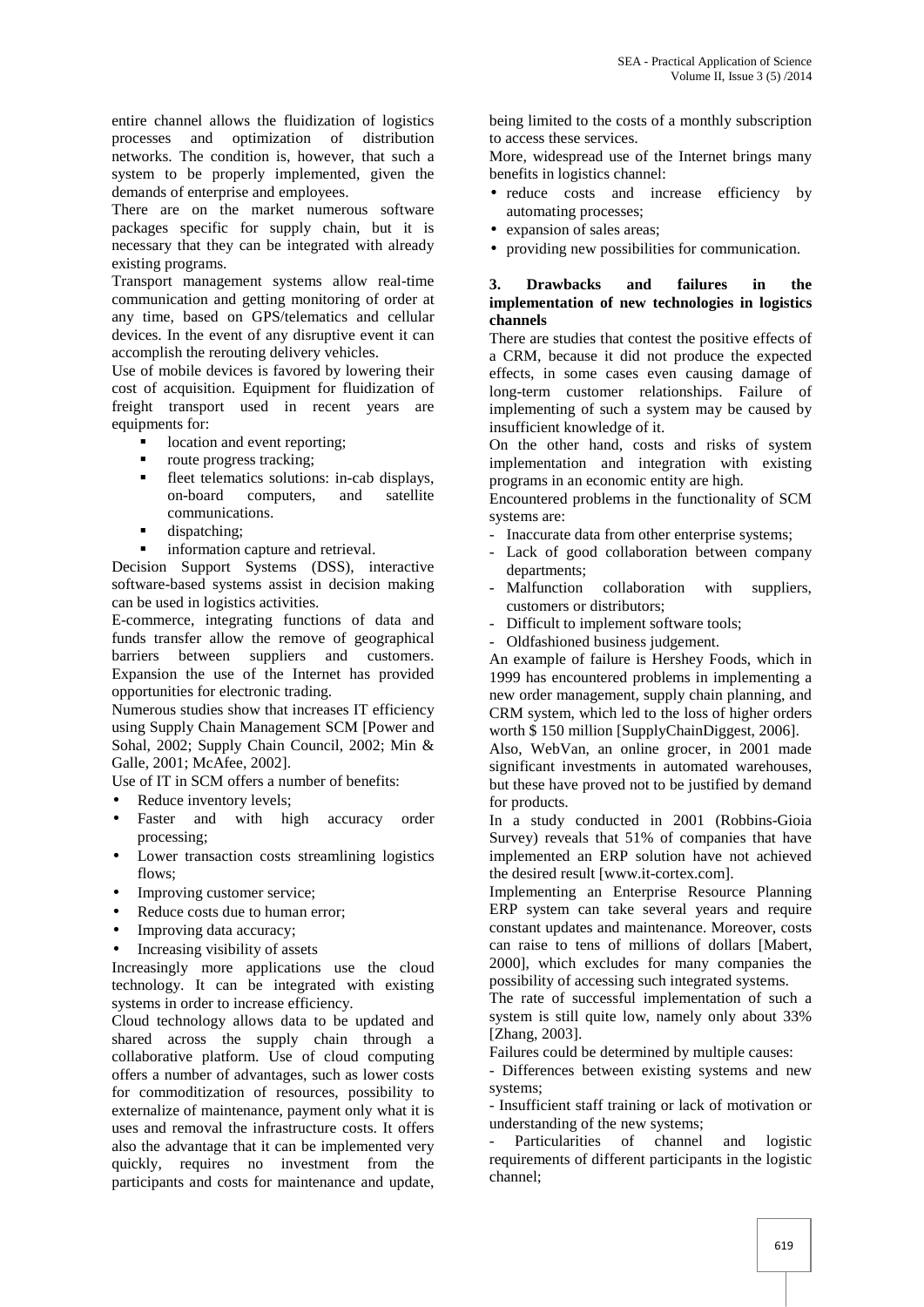- Dimensions and specifics of each company;

- An insufficient understanding of the processes and the operation of each component of logistics channel and its assembly by the software processes;

Unjustified investment compared with the existing and potential demand;

- Underestimation of the complexity of planning, training and development for the implementation of such a system;

- Lack of involvement of employees who will use the system in planning, systems development and change;

Once the system is implemented, it can be accompanied by a number of drawbacks:

- Decrease in income:
- Reduction in market share:
- $\blacksquare$  Loss of orders:
- **Incorrect registration of inventories;**
- Failure of operation of information systems

A not to be neglected problem is that the staff resistance to change, especially in situations where old systems work for a long time or when the new system is perceived by employees a risk of losing jobs.

Certainly, their concerns are justified, because such a system reduces human intervention throughout the supply chain.

One of the largest wholesale drug distributors in the US, Foxmeyer, in 1986, in an attempt to implement a new ERP system and automate a distribution center, has encountered many problems with both the order processing system, and with warehouse management.

But losses were incurred also by the anticipated contraction of orders based on estimates of cost reduction for the company given that the estimated high efficiency [SupplyChainDiggest, 2002].

Ten years later, Tri-Valley Growers has invested millions in a new ERP and supply chain planning system that did not work and required replacement with another [Gilmore, 2009].

Using RFID systems experiencing also some difficulties:

- RF signals are affected by interference and reflection metal and electrical systems;
- absorption of radio frequency signals in fluids;
- low rates of tag receptivity [Wu et al., 2006];
- existing barcode systems implemented recently and with relatively high cost which have not yet been amortized;
- high investment costs to implement RFID: equipment costs, expenses for integration with pre-existing systems and staff training in order to use this kind of systems;
- problems of compatibility with existing applications;
- data overload and data noise:
- existence of a large number of RFID hardware and software vendors and the lack of standardization of these components;

lack of qualified personnel in the management and use of RFID systems.

Implementing software in supply chain, developed by a service provider, requires also the need to clarify the legal issues related to the security of confidential data.

There are also a few drawbacks, such as pricing and loss of control over data. Developing software is risky, being opportunities to use open source software and multiple options for application development.

The existence of different not interconnected systems for managing departments or sets of activities may cause errors, redundant data, which can lead to additional costs.

#### **4. Conclusions**

In XXI century, under the current circumstances, given that the important flows of freight, there are required information and communication technologies to be able to operate on the entire network, encompassing all the participants.

However, at organization level, there may be some obstacles in adopting new technologies, even using the Internet. Barriers can raise both the employees reluctant to change, and the management at different levels. To be successful it is necessary to select the appropriate channel technology and logistic software packages. It is important that before the selection of a new system or new technologies to assess them to identify whether they can be adapted to the processes of the organization.

For flexibility and easy accessibility, one of the conditions is the standardization of technologies. Otherwise, updating or changing systems becomes difficult.

The largest share of expenses is not represented by the software and hardware costs, but the design and reconfiguration processes, retrieving and processing data from legacy systems, as well as training of staff in order to use the new systems.

#### **References**

[1] http://www.it-cortex.com/Stat\_Failure\_ Rate htm

[2] Gilmore, D., (2009), The Top Supply Chain Disasters of All Time, SupplyChainDigest, May 7, 2009

[3] Mabert, V. A., Soni, A., Venkataramanan (2000) Enterprise Resource Planning Survey of US Manufacturing Firms. Production and Inventory Management Journal, 41(20), 52-58

[4] McAfee, R.P., 2002, Competitive Solutions. The Strategist's Toolkit, Princeton, University Press.

[5] Min H. & Galle W.P., 2001, Green purchasing practices of US firms, *International Journal of*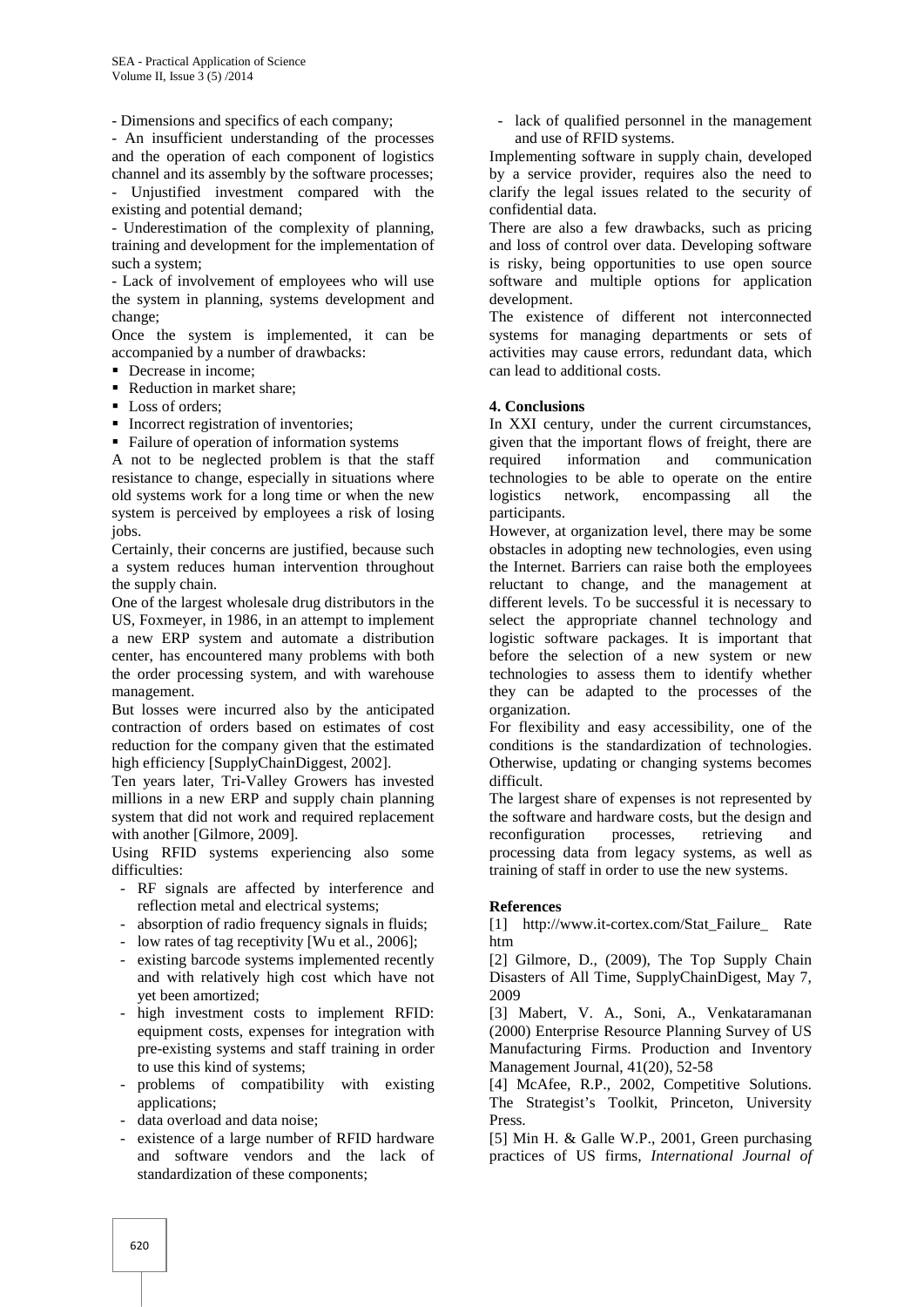*Operation and Production Management,* 21(9); 1222-1238

[6] Power D.J.& Sohal A.S., (2002), Implementation and usage of electronic commerce in managing the supply chain: A comparative study of ten Australian companies. *Benchmarking An International Journal,* 92, 190-208

[7] Supply Chain Digest, 2006, The 11 Greatest Supply Chain Disasters, www.scdigest.com

[8] Supply Chain Council, 2002, Supply-chain operation reference-model, http://www.supply chain.org, Version 5.0

[9] Wu, N.C., Nystrom, M.A., Lin, T.R. and Yu, H.C. (2006), "Challenges to global RFID adoption", Technovation, Vol.26, No.12, pp. 1317- 1323

[10] Zhang, M. K. O., Lee, L. (2003) Critical Success Factors of Enterprise Resource Planning Systems Implementation Success in China. In: Proceedings of the 36th Annual Hawaii International Conference on System Sciences